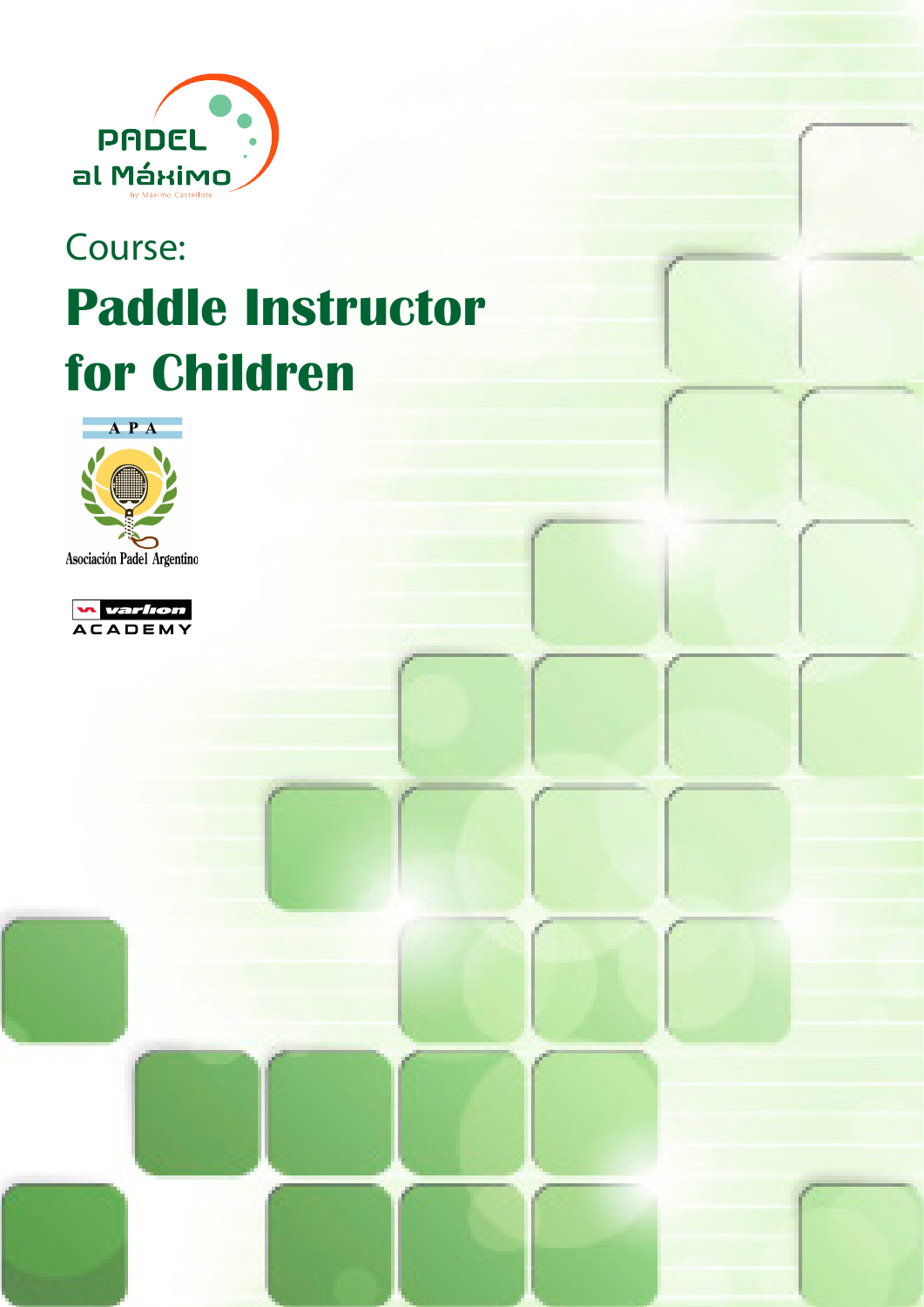

# Address to

This course is directed to those monitors and trainers that would like to get further knowledge and improve as teachers and learn new ways of working with children at different stages; it is also directed to those trained at TAFAD or INEF, that would like to use Paddle as a tool for working with children at their different stages of development.

#### Requirements for attending this course

- Being Paddle monitor or trainer
- Having the college degree of TAFAD or INEF
- Having an intermediate level playing Paddle
- Team spirit and collaborative work

#### Course progress

The course will be both theoretical and practical (50%), so on, participants are highly recommended to have a previous preparation or training.

It will be held during two days and participants will obtain a certificate of "children´s paddle trainer course" from A.P.A (Argentine Paddle association), which is supported by the F.I.P (international Paddle federation), C.O.A (Argentine Olympic committee) and Sports Nation Ministry.

## Equipo de profesionales

• Máximo Castellote: entrenador de pádel, profesor de Educación Física y Ciencias del Deporte y preparador físico de pádel.

• Jorge Nicolini: entrenador de jugadores profesionales de pádel. Ex-entrenador de la Selección Argentina Femenina de Pádel y actual entrenador de la Selección de Menores (A.P.A.).

• Roberto Martín Ochando: diplomado en Educación

Física. Licenciado en Actividad Física y Deporte.

Titulado en Nutrición Deportiva y Preparador Físico de Pádel.

## Equipement

- Assistance certificate
- Reference manual
- Practical notebook with game and exercices
- T-shirt for all participants

### Registration

The registration will be done sending personal data to e-mail cursos@padelalmaximo.es.

- Full name and family name
- Address
- ID card number
- Telephone number

The registration will also need a bank transfer of 100 € in the following bank account: La Caixa ES4021008665920200022978 (BIC/SWIFT CAIXESBB). The rest of the payment will be made the same weekend at the club

#### Price

320 euros

#### Date

9 to 19 saturday 9 to 17 sunday

#### Contact

Máximo Castellote cursos@padelalmaximo.es Phone: +34 606595143

PADDLE INSTRUCTOR FOR CHILDREN

www.padelalmaximo.es cursos@padelalmaximo.es Tel. +34 606595143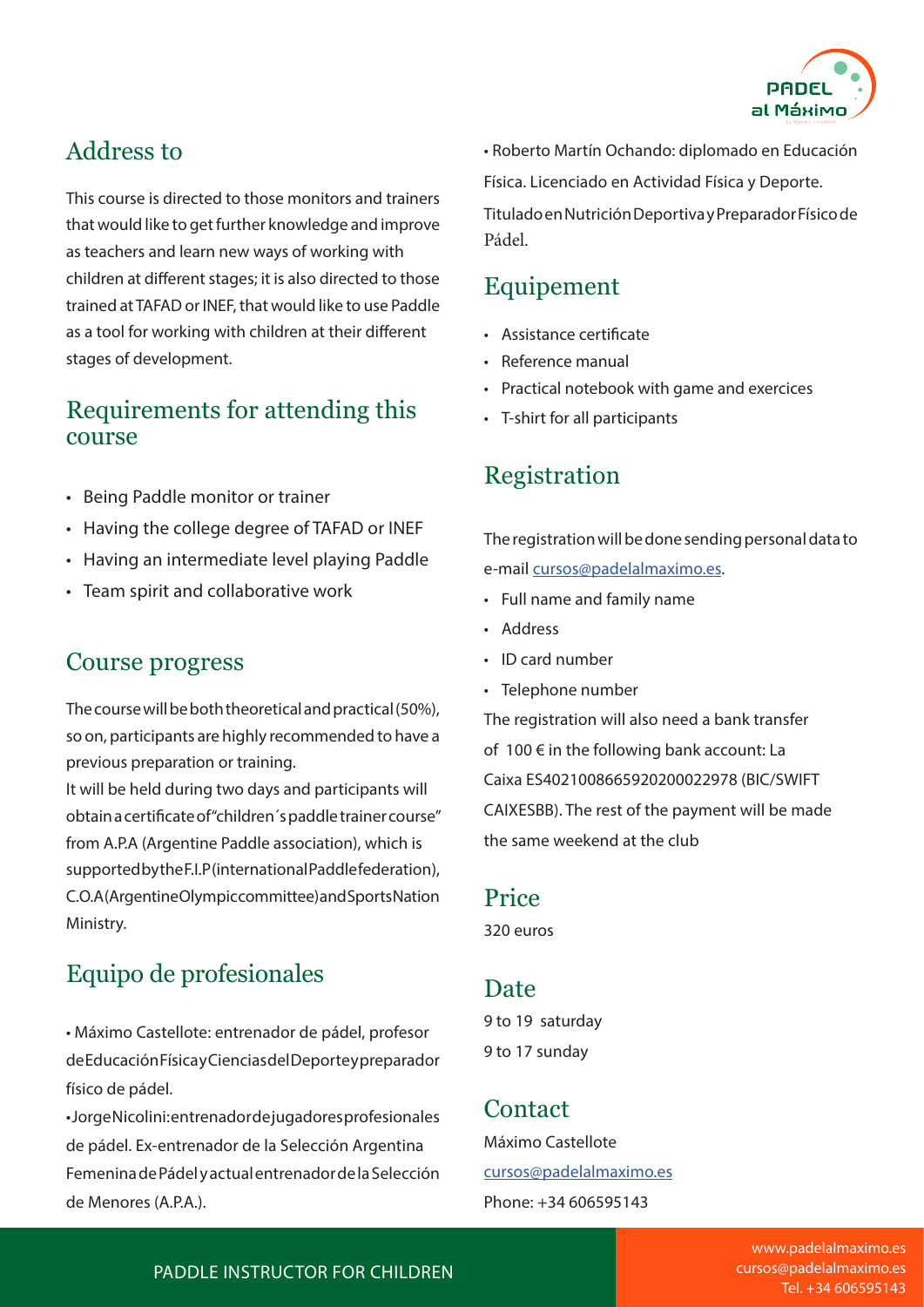

# **Paddle for children at school**

# Principles of progress and education

• Important facts for teaching.

#### Class progress- Organization

- Parts of a unit
- Level of the children (Pre-Paddle and Mini-Paddle)
- Location and rules
- Duration of the class
- Materials for the game- Equipment

# Teaching methodology: Progressions

- Pre Paddle:  $5 6$  years old
- Mini Paddle: 7 9 years old
- Adapted game "Everything is fine"
- Different exercises for "pre and mini Paddle"

## Features of the development during childhood

- Age of familiarization  $(5 7$  years old)
	- Features of the child
	- Psychological portrait
	- Psychosomatic features
	- Physical exercising
	- Paddle activity
	- Aims of the period
- Age of the basics (fundamentos) (7 9 years old)
- Age of the basics (fundamentos): 2nd stage (9 12 years old)

• The age of efficiency and perfection (from 12

to 14 years old)

• The age of efficiency and perfection: 2nd

stage (from 14 to 16 years old)

• The age of maximum efficiency (over 16 years old)

# Three-month planning

- Initiation level
- Intermediate and advanced level
- Professional level

Control of the school's evolution

Control of students' evolution

Monitoring plan and talent

hunting

Mistakes and corrections in children´s Paddle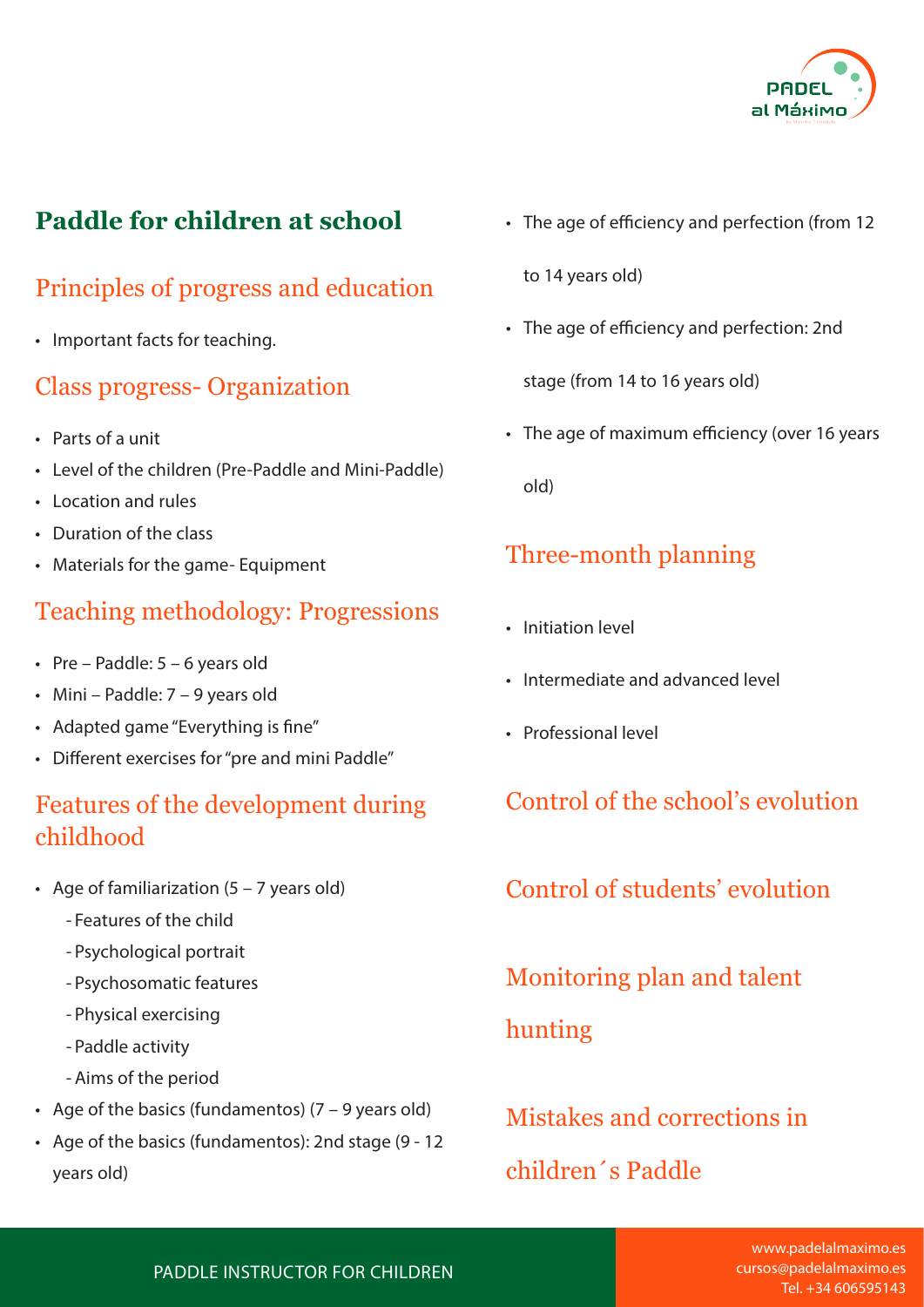

# Children's physical education

# Stages of the progress

- Childhood motor development
	- General features of development during childhood
	- Motor development during childhood
	- Paddle at childhood
- School age motor development.
	- General features of school age development
	- School age motor development
	- Paddle at school age
- Teenagers motor development
	- General features of Teenagers motor development
	- Teenagers motor development
	- Paddle at adolescence

# Paddle Physical abilities development according to age

- Age
- Cycles
- Content

### The game as a teaching strategy in our sport

- Definition
- Classification and type of proper games
- Features of the students related to the game and age

Differences between initiation at early Paddle and initiation at Paddle

# Paddle and nutrition

- General guidelines
- Nutrition for optimal performance
	- The day-to-day of the paddle player

- Nutrition before, during and after match.

#### PADDLE INSTRUCTOR FOR CHILDREN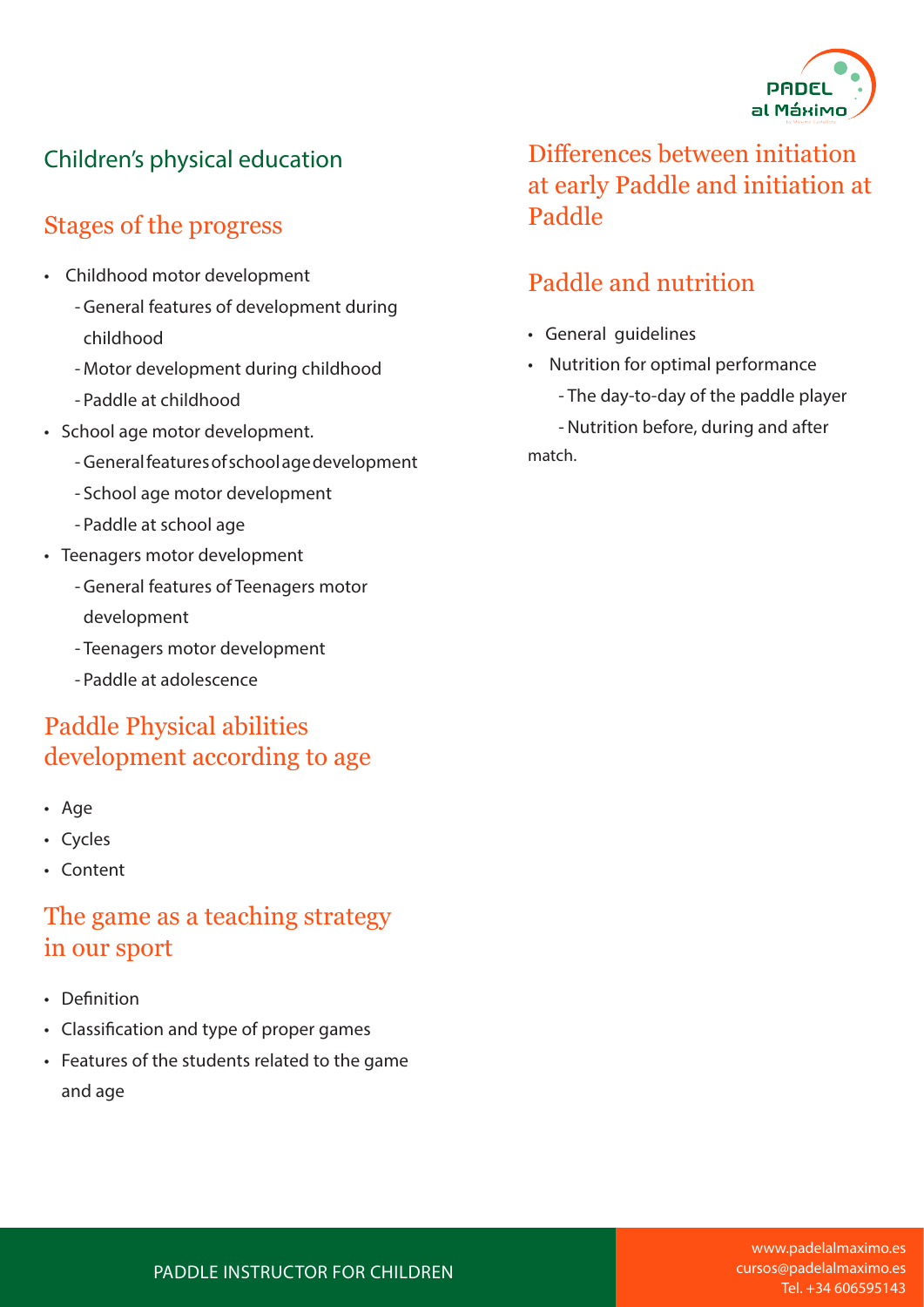

### Exercices and system work

- How to make a pair
- Use and concept of the exercises
- The control of the ball
- Training under pressure
- The intensity of the training
- Tactical trainings

#### Strategy and tactic of Paddle

- Introduction
- Basic tactics
	- -Definition of the game
	- Evaluation of the rival´s game
	- What to do when nothing works
	- How to play more or make our pair play more
	- Changing the rhythm
	- How to move pressure to our rivals
	- The importance of playing without the ball
	- How to play according to the scoreboard
	- How to communicate with your pair
	- How to make your rival fail
	- How to play under pressure
	- The service without changing the position: Australian
	- How to close angles in the net and during defense
	- The defensive and offensive lob
	- Towards where should I drop
	- What type of smash should I play
	- Towards where should I be left
- Specific tactics: 4 ways to win the net

# Sport psycology applied to paddle

- Tenacity
- The eight points of metal strength
- The ideal emotional atmosphere to compete
- Playing with the scoreboard
- The verbal and non verbal communication in Paddle
- 16<sup>"</sup> method
- How to strength the pair with the verbal communication
- What is chemistry?
- Profile of your pair´s personality
- The mental training in Paddle
- The emotional ups and downs

#### Paddle at school age

- Principles of development and education
- Important facts for the teaching process
- Class plan- organization
	- Parts of the lesson
	- Level of the children
	- Space and rules
	- -Duration of the class
	- Materials for the game- equipment
- Teaching methodology: Progressions
	- Pre Paddle: 5 6 years old
	- Mini Paddle: 7 9 years old
	- Adapted game "Everything is fine"
	- -Different exercises for "pre and mini Paddle"
- Three-month planning
	- Initiation level
	- Intermediate and advanced level
	- Professional level